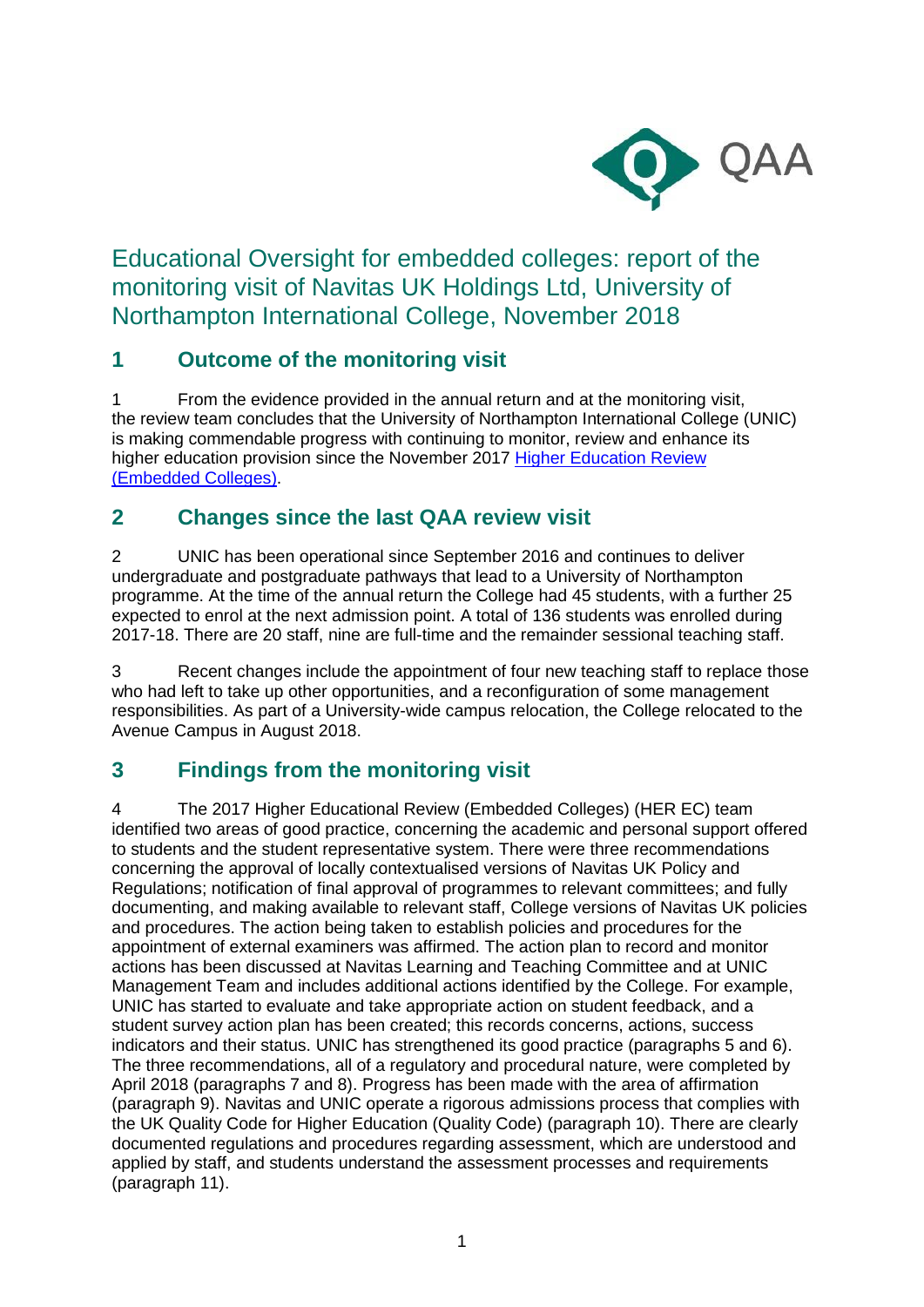5 The good practice in academic and personal support for students has been continued and further enhanced. Students are offered good academic and personal support. Those who are at risk, as determined by poor attendance or performance, are placed on the Student in Jeopardy programme and their progress is closely monitored via a report card system. Late starters are offered personalised induction and additional support. Students commented positively on the level of support provided. Students value the advice offered by their peers under the Student Ambassadors scheme. A dedicated cultural awareness programme has been devised and delivered to students under 18 who lodge with local families. There are numerous subject-based sessions delivered by University tutors to prepare the students for progression from UNIC to the University, and students who have progressed feel well prepared.

6 The good practice in student representation has also been further enhanced. The student representative system facilitates student engagement in quality assurance processes*.* Student representatives volunteer and, where necessary, there is an election process. Details and photographs of representatives are posted on noticeboards and students confirmed that they know who their representatives are. The representatives are trained and are invited to the Student Forum, the College Enhancement Team and the Learning and Teaching Board. There is a high level of student attendance at meetings. There is an elected Student President whose remit is to liaise with all students and encourage them to seek ways of improving and enhancing the quality of the student experience. Since the 2017 HER (EC), the College Director has instituted regular informal meetings with the President and a student lunch hosted by the President has been introduced, which will take place each semester.

7 In response to the two recommendations concerning locally contextualised versions of Navitas policies and procedures, Navitas reviewed all amended Navitas UK Policy and Regulations (NPRs), in consultation with all Colleges, to ensure that locally contextualised versions are approved in accordance with the Navitas procedures. UNIC updated its College Policy and Regulations (CPRs) in accordance with new NPRs and received approval from Navitas Academic Registry, with an approval form being signed off for each CPR. Staff the review team met confirmed that they had been made aware of the CPRs and that they are easily accessible through the central electronic storage area.

8 In response to the recommendation concerning approval of programmes, UNIC now complies with Navitas procedures and final approval of programmes includes formal notification to the relevant committee. The Navitas and College policies for programme approval and review indicate the flow of approval: namely strategic approval, approval in principle, curriculum design, scrutiny panel, approval and formal sign off. Approval of new programmes begins with the completion of the University's development approval form, including an annex for collaborative provision. Two more detailed forms, the Pilot Change of Approval Proposal Form and the Strategic Approval Form are then completed. Programme approvals are confirmed at the Joint Strategic Partnership Management Board (JSPMB). The recent approval of a Foundation Year in Fashion and Footwear was approved through relevant University and UNIC committees including the JSPMB.

9 Progress has been made with the nomination and appointment of external examiners. UNIC has agreed with the University that it will use the term adviser rather than examiner (in order to differentiate the role from University external examiners). One appointment has been made to oversee all business programmes. The appointment was approved through the Navitas process and through a University approval process that had several stages. The Navitas process aligns with the Quality Code and includes a form that incorporates the criteria for appointment to the role. The external adviser annual report template requests comment on all relevant aspects including identifying issues for the College to address. The newly appointed external adviser has been invited to attend a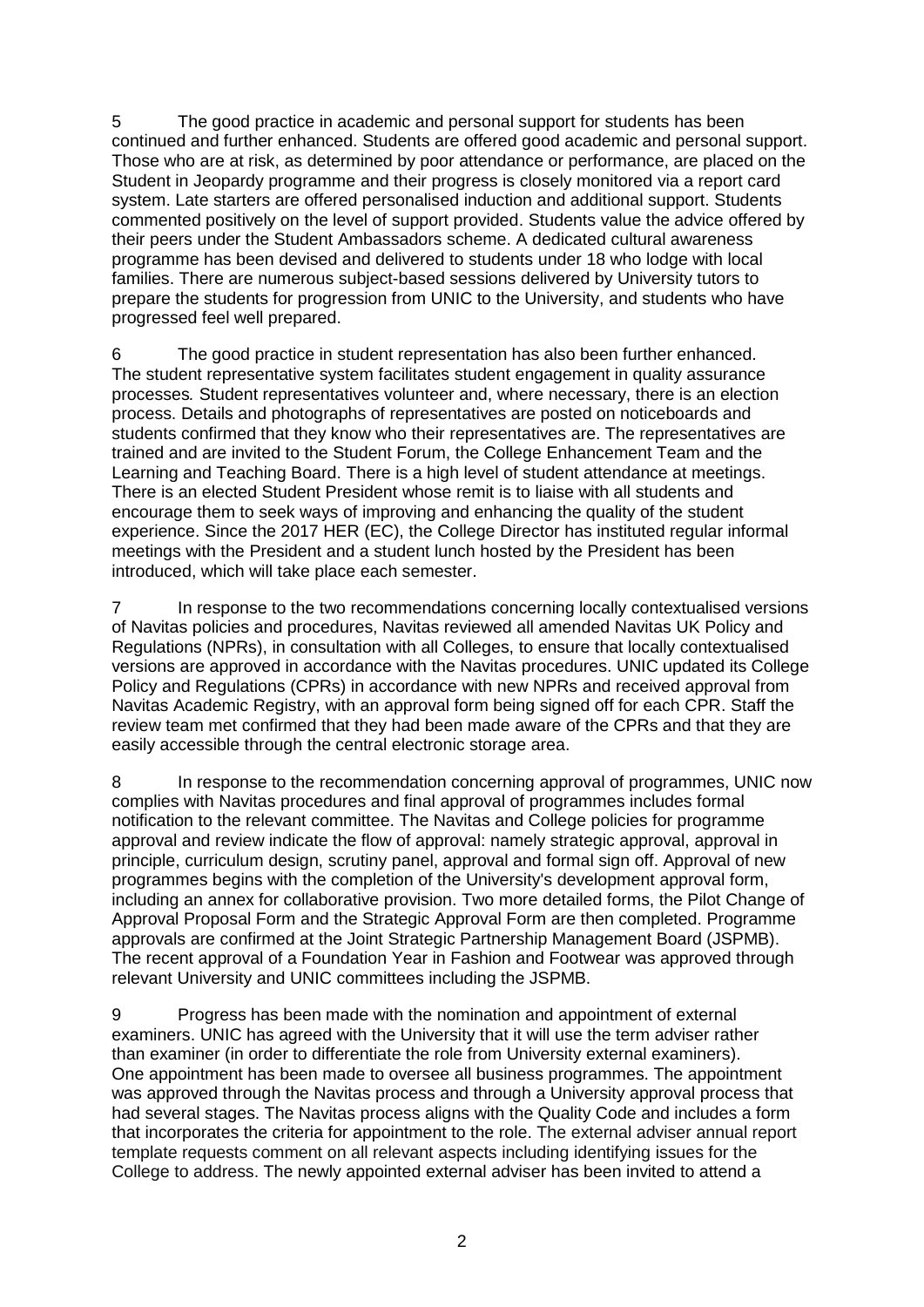University induction. The success of this appointment will be judged in due course and external advisers will be appointed to the other programme areas.

10 Admissions are aligned with the Navitas policies and procedures as well as with those of the College, which were agreed in liaison with the University. Criteria for admission to each programme are agreed by UNIC, Navitas and the University and approved during the programme approval process; these criteria are reviewed annually and made available to prospective students on the website. Navitas works with a set of approved agents whose performance the College evaluates. All marketing material must be approved by the University's Marketing Department. There is a flowchart that clarifies the decision-making process and the respective responsibilities of the Navitas Admissions and Recruitment Centre and UNIC. NARIC provides a list of benchmarked qualifications and the University is consulted should a qualification not be on the list. For non-standard entry, where an applicant is up to 10 per cent below the required entry tariff, UNIC makes the decision subject to discussion by UNIC's Academic Board. Should UNIC wish to consider an applicant who is more than 10 per cent below the academic entry requirements, the matter is referred to the University for a decision. Any special needs of applicants are taken into consideration. English language requirements are checked and students are required to take any tests at a secure testing centre. Applicants' genuine intention to study is checked by personal statement, liaison with agents and interviews where deemed necessary. Students to whom the team spoke were positive about the application and recruitment process, most had been recruited through agents and a number had been interviewed through Skype. Students confirmed that information provided before, during and after admission was accurate and helpful. Students told the monitoring team that all the information they required was provided on the VLE, with some documents such as student handbooks also provided in hard copy.

11 Programme and module learning outcomes are specified during the approval process, using standard templates, and align with Subject Benchmark Statements. Assessment conforms to the Navitas and UNIC regulations. The Navitas NPR and UNIC CPR provide guidance on assessment including regulations for examination and coursework, extenuating circumstances, feedback, and module panels and boards. The Navitas Assessment Policy stipulates the assessment, verification, moderation and external moderation processes required of the College. Students are informed of the assessment methods, timings and weighting and all related documents are available for the students through the VLE. Students submit assignments electronically using plagiarismdetection software so that academic integrity can be checked. Assessment regulations are benchmarked against those of the University to facilitate progression. For level 3 modules there is an internal moderation process within UNIC, which defines the number of scripts to be second marked and specifies that, where possible, students work should be submitted anonymously. For level 4 modules and above there is cross-moderation of assessed work within the team, led by the University module leader in the relevant faculty. Module grades are considered at a module panel and students' overall progression is considered at Progression Board. Assessments are marked within ten days and feedback is provided to students. Assessment briefs include learning outcomes, marking criteria and assessment weighting; and refer to plagiarism, academic integrity and late hand-in. Students confirmed that full details of assessment can be found on the VLE and that, in addition, staff explain assessments to them. It is the responsibility of the UNIC Learning and Teaching Board to ensure that students are assessed fairly and in accordance with the Navitas guidelines.

12 UNIC recruited 141 students across the programmes in 2016-17 and 136 in 2017-18. There have been differences between subject areas in terms of recruitment over the past two years. The review team was informed that lower risk markets are now being targeted for recruitment. Retention rates at UNIC over the past two years varied across programmes, between 70 per cent and 98 per cent. The overall retention figure across all